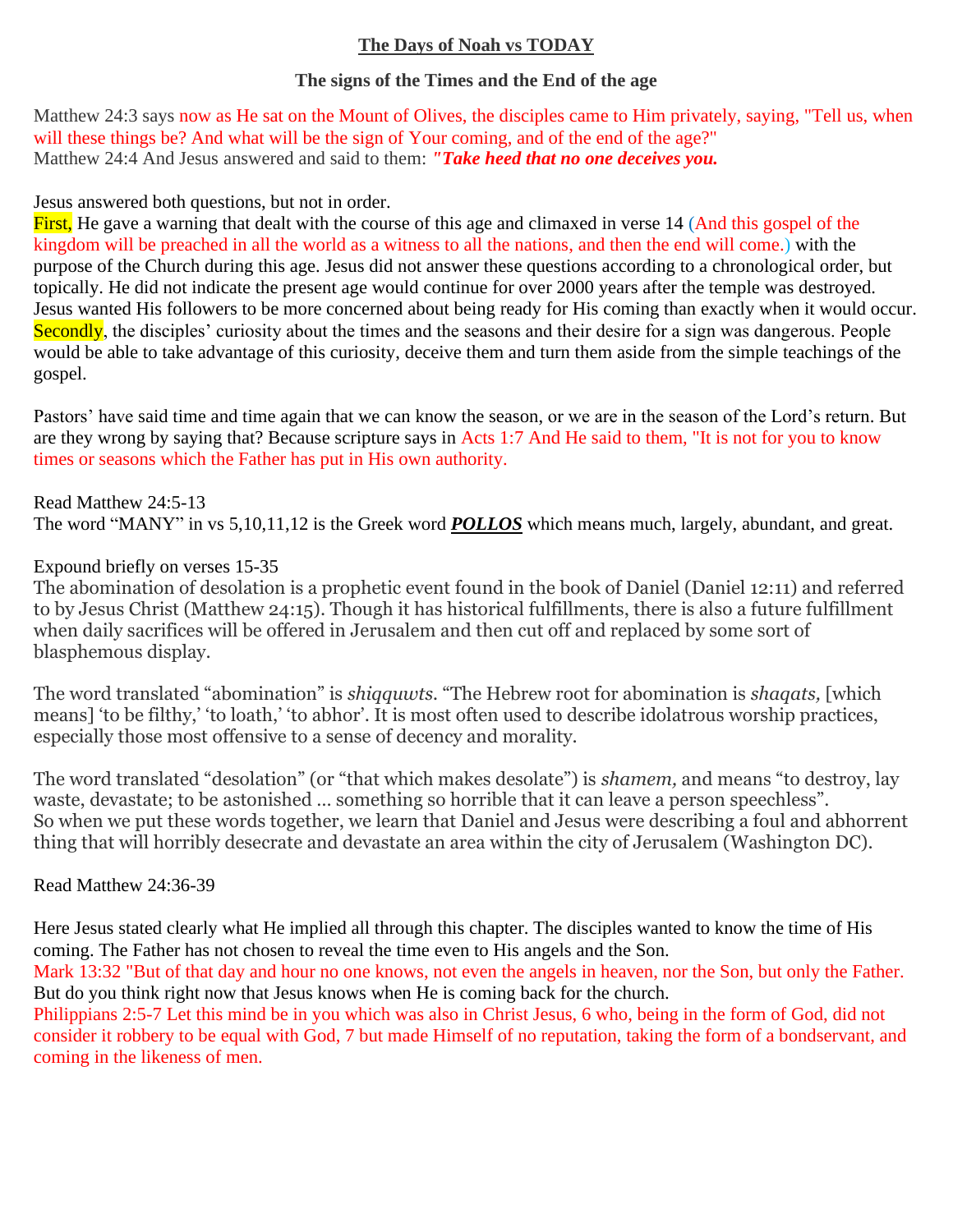2 Peter 2:4-11 For if God did not spare the angels who sinned, but cast them down to hell and delivered them into chains of darkness, to be reserved for judgment; 5 and did not spare the ancient world, but saved Noah, one of eight people, a preacher of righteousness, bringing in the flood on the world of the ungodly; 6 and turning the cities of Sodom and Gomorrah into ashes, condemned them to destruction, making them an example to those who afterward would live ungodly; 7 and delivered righteous Lot, who was oppressed by the filthy conduct of the wicked 8 (for that righteous man, dwelling among them, tormented his righteous soul from day to day by seeing and hearing their lawless deeds) — 9 then the Lord knows how to deliver the godly out of temptations and to reserve the unjust under punishment for the day of judgment, 10 and especially those who walk according to the flesh in the lust of uncleanness and despise authority. They are presumptuous, self-willed. They are not afraid to speak evil of dignitaries, 11 whereas angels, who are greater in power and might, do not bring a reviling accusation against them before the Lord.

What is it; in particular, about "The Days of Noah" that God wants us to understand? Some of the events that occurred in Noah's day are recorded in both the Old and New Testaments of the Bible. In the Old Testament these events are recorded in the book of Genesis. Regarding this and other Old Testament scriptures we read in, Romans 15:4 For whatever things were written before were written for our learning, that we through the patience and comfort of the Scriptures might have hope.

Daniel 12:4 "But you, Daniel, shut up the words, and seal the book until the time of the end; many shall run to and fro, and knowledge shall increase."

1 Corinthians 13:8-10 Love never fails. But whether there are prophecies, they will fail; whether there are tongues, they will cease; whether there is knowledge, it will vanish away. 9 For we know in part and we prophesy in part. 10 **But when that which is perfect has come, then that which is in part will be done away.**

There is a good reason we need an understanding of the days of Noah. It is because, the condition of mankind and the activities of God, in the past, are in the process of being repeated in the present which will result in similar future consequences.

We are going to look at the similarities between the past and the present.

# **1. The Practice of Mankind.**

**The Days of Noah** - We read in, (Genesis 6:5b, 11, 12b) "Every imagination of the thoughts of his (man's) heart was only evil continually". (Hebrew word for "imagination" is *yestor* meaning a form; fig. conception = not only the imagination but also the purposes and desires). 11"The earth also was corrupt before God, and the earth was filled with violence". 12b"All flesh had corrupted his way upon the earth". And, in addition, we read in, Matthew 24:38 "They were eating and drinking, marrying and giving in marriage, until the day that Noah entered the ark". In other words they were busy with the common ordinary affairs of life. These were ordinary activities, things that seemed not wrong in themselves. The problem was, they had no time for God, no thoughts of God. They refused to believe the gospel message preached by Noah. They were outside the place of safety from God's coming judgment. They were *unconvinced, unpardoned, unconverted and unsaved.* All their purposes and desires, before a holy and righteous God, were evil in nature. Violence was wide spread in the earth. Genesis 6:13 And God said unto Noah, The end of all flesh is come before me; for the earth is filled with violence through them; and, behold, I will destroy them with the earth.

**The Days of Now -** Just as in Noah's day, man today is busy with life, eating and drinking, marrying and giving in marriage, buying and selling, and so on. Man is too busy for God. Man is ignoring God's warning of impending judgment and will not accept God's offer of a free salvation declared in the gospel message. All we need to do is read or hear the daily news reports, regarding conditions in the world, to realize that corruption and violence fill the earth today more than ever before. Time has not changed or improved the sinful condition of man. The Bible paints a very dark picture concerning man, and if we are honest with ourselves, we will have to admit that God's picture of man is true to life. Man is an ungodly sinner. God's portrait of mankind is found in, Romans 3:9-23 "Jews and Gentiles, they are all under sin". "There is none righteous, no not one". "There is none that understands, there is none that seeks after God". "There is none that does good, no, not one". "There is no fear of God before their eyes". 23 All have sinned and come short of the glory of God. All the world is guilty (subject to judgment) before God.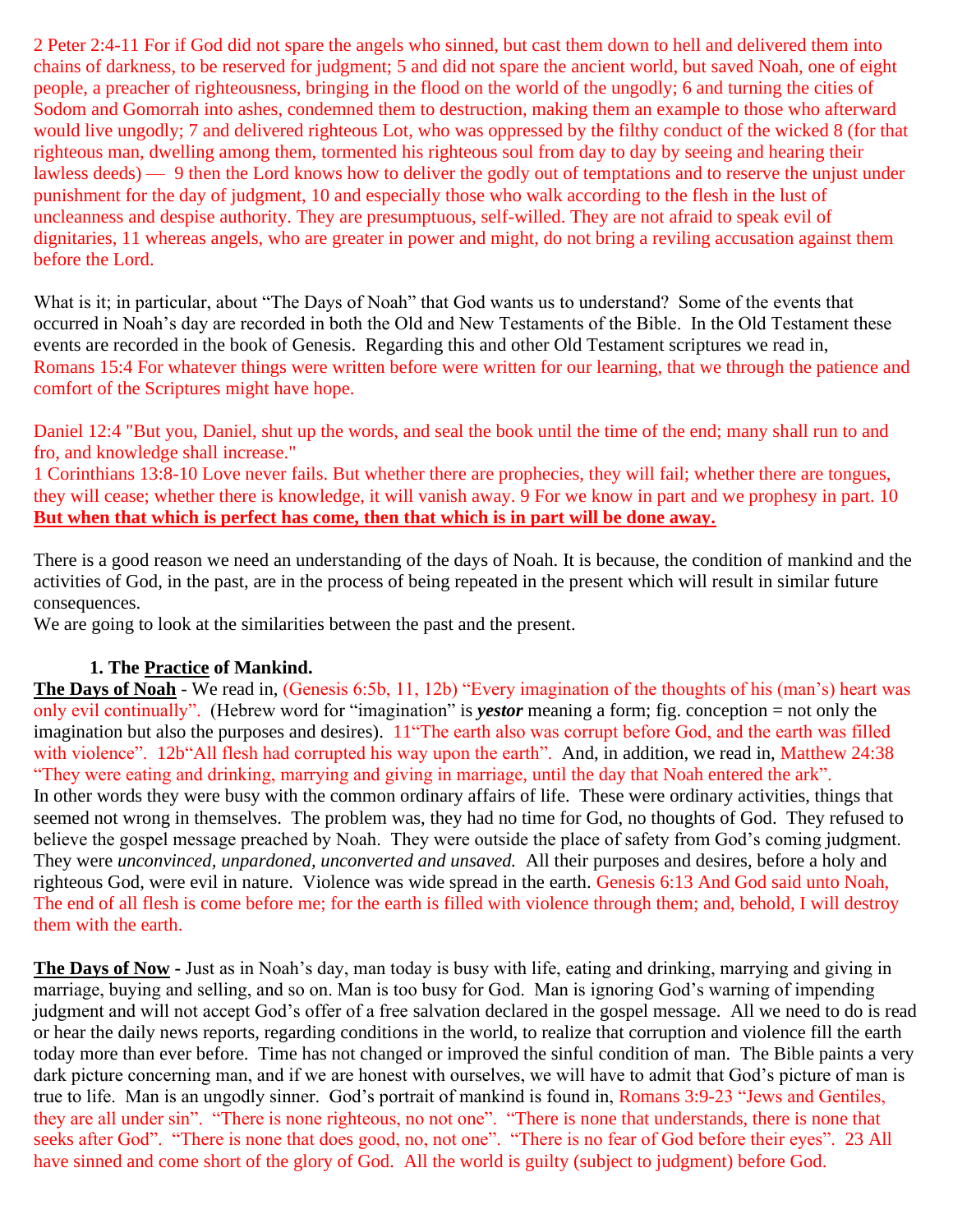The guilt of sin applies to ALL mankind, to all who are born of human father and mother. Man is a sinner by nature and by practice. Each of us came into this world possessed of a sinful nature which makes us sinners by birth. Psalm 51:5 Behold, I was shapen in iniquity; and in sin did my mother conceive me.

We inherited this from our parents and they, in turn, from their parents, all the way back to our first parents, Adam and Eve. Because man has a sinful nature within, sinful practices soon manifest themselves without. What is in the *root* of man's nature will be seen later in the *fruit* of their doings. Though all may not have sinned alike, or to the same degree, yet all alike have sinned in some degree. The first step in salvation and receiving forgiveness of sins is "repentance". "Repentance" is a change of mind with regard to sins. It means to think differently about your sins and your sinful condition. God says in His Word, Acts 17:30-31 Truly, these times of ignorance God overlooked, but now commands all men everywhere to repent, 31 because He has appointed a day on which He will judge the world in righteousness by the Man whom He has ordained. He has given assurance of this to all by raising Him from the dead."

Luke 13:2-3 And Jesus answered and said to them, "Do you suppose that these Galileans were worse sinners than all other Galileans, because they suffered such things? 3 I tell you, no; but unless you repent you will all likewise perish.

### **2. The God's insight of Mankind**

**The Days of Noah** – We read in, (Genesis 6:5, 11, 12) **"GOD SAW** that the wickedness of man was great in the earth and that every imagination of the thoughts of his heart was only evil continually". Vs 11"The earth also was corrupt **BEFORE GOD** and the earth was filled with violence". Vs 12 "And **GOD LOOKED** upon the earth, and, behold, it was corrupt; for all flesh had corrupted his way upon the earth". The divine perception, no doubt, resulted in much divine displeasure. Nothing was hidden from the eyes of God. God saw it all. He saw all the sin, all the corruption and all the violence that filled the earth. But Noah could not see the horrible things of the world.

Psalm 139:1-6 O Lord, you have searched me and known me. 2 You know my sitting down and my rising up. You understand my thought afar off. 3 You comprehend my path and my lying down and are acquainted with all my ways. 4 For there is not a word on my tongue, but behold, O Lord, You know it altogether. 5 You have hedged me behind and before and laid Your hand upon me. 6 Such knowledge is too wonderful for me; It is high, I cannot attain it.

Hebrews 11:7 By faith Noah, being divinely warned of things not yet seen, moved with godly fear, prepared an ark for the saving of his household, by which he condemned the world and became heir of the righteousness which is according to faith.

**The Days of Now** – There is nothing hidden from the eyes of God in our day. The Word of God tells us in various scriptures that all things are naked and open before God. We read in, (2 Chronicles 16:9) "The eyes of the Lord run to and fro throughout the whole earth". Psalm 33:13, 14 The Lord looks from heaven; He sees all the sons of men. 14 From the place of His dwelling He looks on all the inhabitants of the earth; (Proverbs 15:3) The eyes of the Lord are in every place, Keeping watch on the evil and the good. Job 34:2 "For His eyes are on the ways of man, And He sees all his steps.

Also, in Psalm 14:2aThe Lord looks down from heaven upon the children of men"

Here is the Divine Perception. Psalm 14:2b "To see if there are any who understand, who seek God".

Here is the Divine Purpose. Psalm 14:3 "They have all turned aside, they have together become corrupt: there is none who does good, no, not one.

Here is the Divine Declaration. That all your words and ways are known to God. We will all stand before God. 2 Corinthians 5:10 For we must all appear before the judgment seat of Christ, that each one may receive the things done in the body, according to what he has done, whether good or bad.

#### **3. The Statement from God to mankind.**

**The Days of Noah** – In Genesis 6:6, 7, 13, 17; 6" And the Lord was sorry that he had made man on the earth, and He was grieved in His heart". 7 "And the LORD SAID, I will destroy man whom I have created from the face of the earth". 13 "And GOD SAID unto Noah, the end of all flesh is before me; for the earth is filled with violence through them; and, behold, I will destroy them with the earth". 17 "And, behold, I, even I, do bring a flood of waters upon the earth, to destroy all flesh, wherein is the breath of life, from under heaven; and everything that is in the earth shall die". Because of the condition of mankind, because of all the sin, violence and corruption, God pronounced judgment upon mankind. God issued a warning to the people of Noah's day.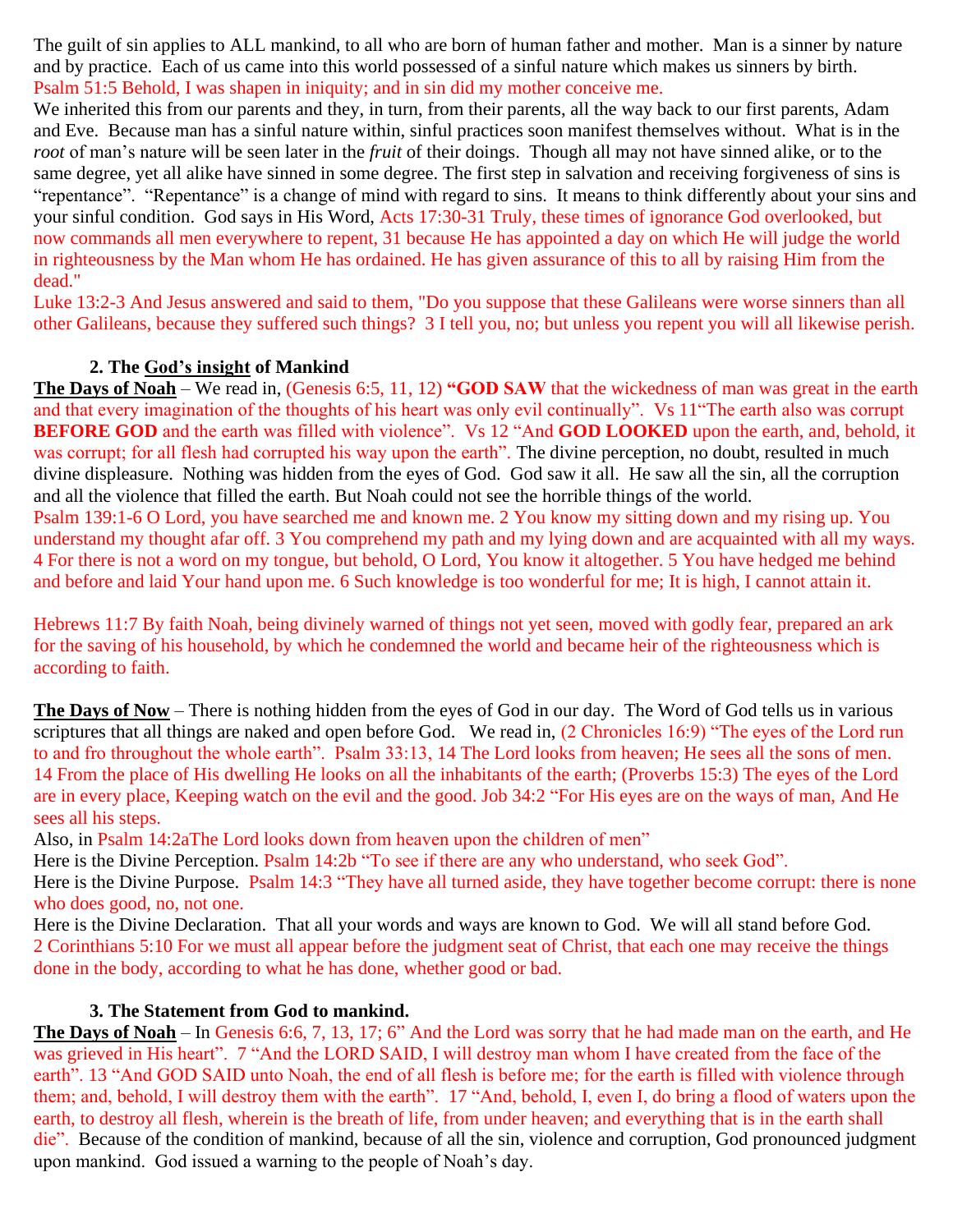God's words of warning were little heeded by the people at that time. Their unbelief however, did not alter the fact that, "the flood came, and took them all away" (Matthew 24:39 and did not know until the flood came and took them all away, so also will the coming of the Son of Man be.

The judgment upon the people in Noah's day came at a specific point in time. It came in God's own appointed time. Genesis 7:11 In the six hundredth year of Noah's life, in the second month, the seventeenth day of the month, on that day all the fountains of the great deep were broken up, and the windows of heaven were opened. 12 And the rain was on the earth forty days and forty nights.

Peter tells us in his epistle, 2 Peter 3:5-7 For this they willfully forget: that by the word of God the heavens were of old, and the earth standing out of water and in the water, 6 by which the world that then existed perished, being flooded with water. 7 But the heavens and the earth which are now preserved by the same word, are reserved for fire until the day of judgment and perdition of ungodly men.

2 Peter 2:5 And spared not the old world, but saved Noah the eighth person, a preacher of righteousness, bringing in the flood upon the world of the ungodly;

Only Noah and the seven members of his family survived the judgment of God. They did so by simply believing God and obeying His instruction. Concerning all those who disobeyed God and rejected His provision for escape, we read in 1 Peter 3:18 For Christ also suffered once for sins, the just for the unjust, that He might bring us to God, being put to death in the flesh but made alive by the Spirit, their spirits are now in prison, the place called hell, waiting the resurrection to judgment and eternal banishment in the "Lake of Fire".

**The Days of Now** –The "Statement from God to mankind" is the same in our day. God has issued a warning in His Word. Because of sin, He has pronounced judgment upon this world. Acts 17:30, 31 Truly, these times of ignorance God overlooked, but now commands all men everywhere to repent, 31 because He has appointed a day on which He will judge the world in righteousness by the Man whom He has ordained. He has given assurance of this to all by raising Him from the dead." Notice that God commands and demands repentance because judgment is coming. God has appointed a specific time, known only to Him, when His judgment will break forth.

*God has appointed the day. And, God has appointed the judge, His beloved Son, the Lord Jesus Christ. John 5:22 For the Father judges no one, but has committed all judgment to the Son.*

John 12:48 But all who reject me and my message will be judged on the day of judgment by the truth I have spoken. Romans 14:10-11 For we shall all stand before the judgment seat of Christ. 11 For it is written: "As I live, says the Lord, *Every knee shall bow to Me*, And every tongue shall *confess to God."*

Philippians 2:9-11 Therefore God also has highly exalted Him and given Him the name which is above every name, 10 that at the name of Jesus every knee should bow, of those in heaven, and of those on earth, and of those under the earth, 11 and that every tongue should confess that Jesus Christ is Lord, to the glory of God the Father.

# God warns in His Word;

2 Thessalonians 1:3-10 We are bound to thank God always for you, brethren, as it is fitting, because your faith grows exceedingly, and the love of every one of you all abounds toward each other, 4 so that we ourselves boast of you among the churches of God for your patience and faith in all your persecutions and tribulations that you endure, 5 which is manifest evidence of the righteous judgment of God, that you may be counted worthy of the kingdom of God, for which you also suffer; 6 since it is a righteous thing with God to repay with tribulation those who trouble you, 7 and to give you who are troubled rest with us when the Lord Jesus is revealed from heaven with His mighty angels, 8 in flaming fire taking vengeance on those who do not know God, and on those who do not obey the gospel of our Lord Jesus Christ. 9 These shall be punished with everlasting destruction from the presence of the Lord and from the glory of His power, 10 when He comes, in that Day, to be glorified in His saints and to be admired among all those who believe, because our testimony among you was believed.

How can we continue to go on carelessly, ignoring God's warning of impending judgment? How can people continue to reject God's offer of salvation explained in the gospel? They did in Noah's day until, "the flood came and took them all away". Judgment delayed is not judgment postponed. Because in 2 Peter 2:9 then the Lord knows how to deliver the godly out of temptations and to reserve the unjust under punishment for the day of judgment, Only a fool will deny that man's wickedness is as great, or even greater, than it has ever been and whether man believes it or not, the judgment threatened by God will come just as surely as it did in the days of Noah.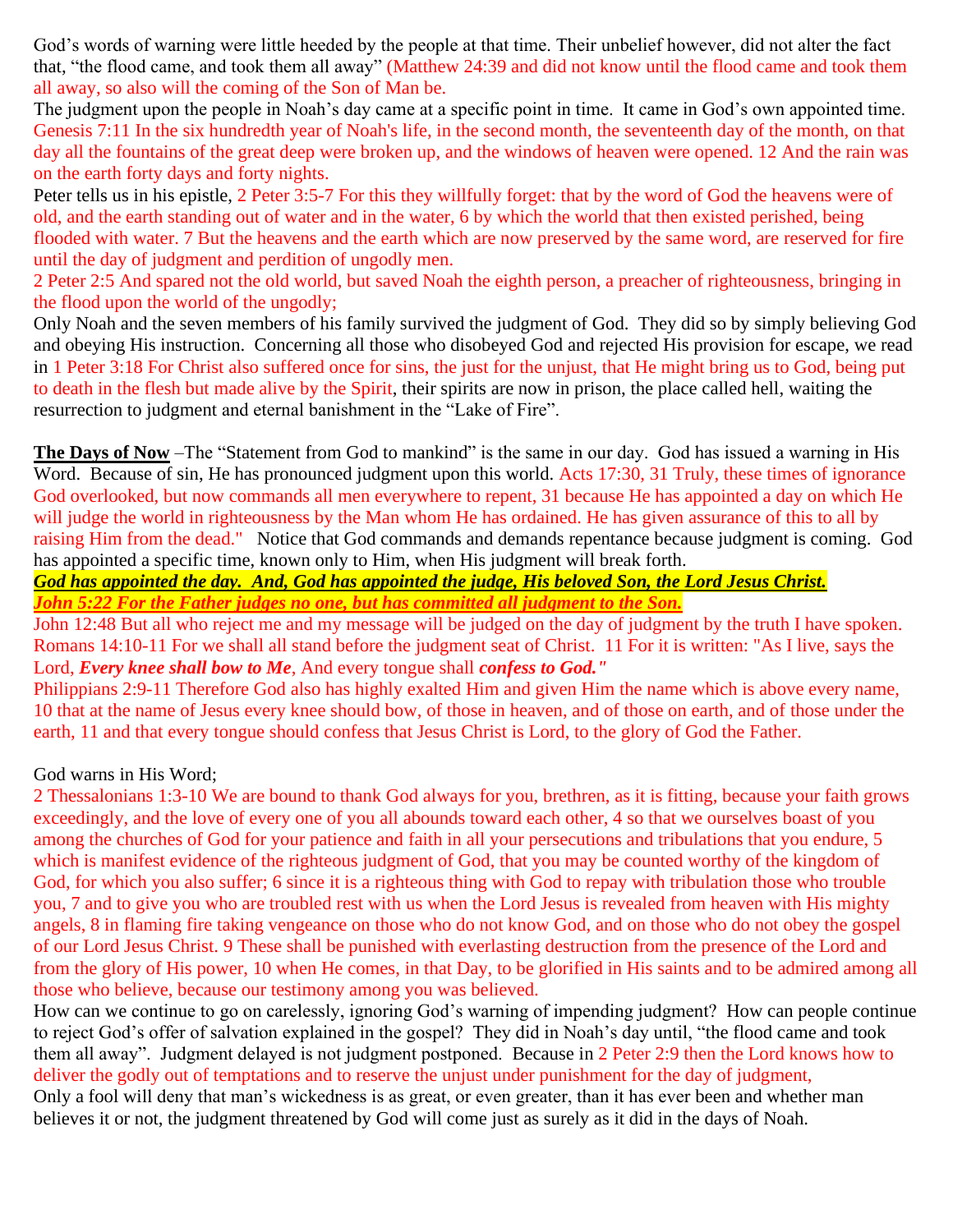### **4. The Provision of God**

**The Days of Noah** – God said in, Genesis 6:14, 18 Make yourself an ark of gopherwood; make rooms in the ark, and cover it inside and outside with pitch. 18 But I will establish My covenant with you; and you shall go into the ark you, your sons, your wife, and your sons' wives with you.

The Lord knew who was going to enter the ark because He just got done telling Noah specifically. In spite of man's wickedness, God offered the sinners of Noah's day a way of escape. God's provision and the place of shelter from the storm of God's wrath was the ark. No one listened to God's warning. Genesis 7:21-24 And all flesh died that moved on the earth: birds and cattle and beasts and every creeping thing that creeps on the earth, and every man. 22 All in whose nostrils was the breath of the spirit of life, all that was on the dry land, died. 23 So He destroyed all living things which were on the face of the ground: both man and cattle, creeping thing and bird of the air. They were destroyed from the earth. Only Noah and those who were with him in the ark remained alive. When the flood of God's judgment came, with the waters gushing up from the earth and pouring down from heaven, the ark endured the Divine anger represented by those waters. The raging waters beat upon the ark, yet the ark was not destroyed.

**The Days of Now** – In spite of man's wickedness today, God continues to offer a way of escape from coming judgment. The ark is a *type & shadow* of the Lord Jesus Christ. The provision of God for salvation today is His beloved Son, the Lord Jesus Christ. It says in, John 3:16 "God so loved the world, that He gave His only begotten Son, that whosoever believeth in Him should not perish, but have everlasting life". 1 John 4:14 "The Father sent the Son to be the Savior of the world". 1 Timothy 1:15 "Christ Jesus came into the world to save sinners".

The raging waters in Noah's day are a symbol of wrath. The waters gushing up from the earth and pouring down from heaven are a picture of Calvary where Jesus died for our sins on the cross. The waters gushing up from the earth represent the hatred of man against Christ when He was hated, reproached, ridiculed and finally nailed to a wooden cross. The waters pouring down from heaven above represent the wrath and judgment of God upon the Savior in those three dark hours of Calvary.

Matthew 27:45 says now from the sixth hour until the ninth hour there was darkness over all the land.

It was during this time that in Isaiah 53:6 "The Lord has laid on Him the iniquity of us all".

The Savior was, (Isaiah 53:4) "Stricken, smitten of God, and afflicted".

An amazing statement was written in, (Isaiah 53:10)"It pleased the Lord to bruise Him; He has put Him to grief: when You make His soul an offering for sin".

In (Psalm 69) the Saviors suffering under the judgment of God, on the cross, is likened to Him sinking under a flood of waters. In verses 1, 2, 15 says 1 Save me, O God! For the waters have come up to my neck. 2 I sink in deep mire, where there is no standing; I have come into deep waters, where the floods overflow me. 15. Let not the floodwater overflow me, nor let the deep swallow me up; and let not the pit shut its mouth on me.

The Lord Jesus Christ went to the cross of Calvary to die in our place. He died the death that we should have died. He paid the debt that we owed because of our sins. He endured the penalty that we should have endured.

The ark, having endured the Divine anger represented by those waters, emerged from them to stand at last on the Mount of Ararat. This is a symbolic picture of Christ's resurrection*. The word "Ararat" means "the curse reversed*". For all who believe in the Lord Jesus Christ the curse is reversed because it fell on Him who is guiltless, so that the guilty sinner might go free. 1 Corinthians 15:3-4 For I delivered to you first of all that which I also received: that Christ died for our sins according to the Scriptures, 4 and that He was buried, and that He rose again the third day according to the Scriptures,

Jesus Christ is a living Savior. Death had no claim on Him. Death could not hold Him because He is the holy and sinless and He is the Son of God. 1 Peter 1:19-21 but with the precious blood of Christ, as of a lamb without blemish and without spot. 20 He indeed was foreordained before the foundation of the world, but was manifest in these last times for you 21 who through Him believe in God, who raised Him from the dead and gave Him glory, so that your faith and hope are in God. Jesus was the perfect sacrifice for all of mankind.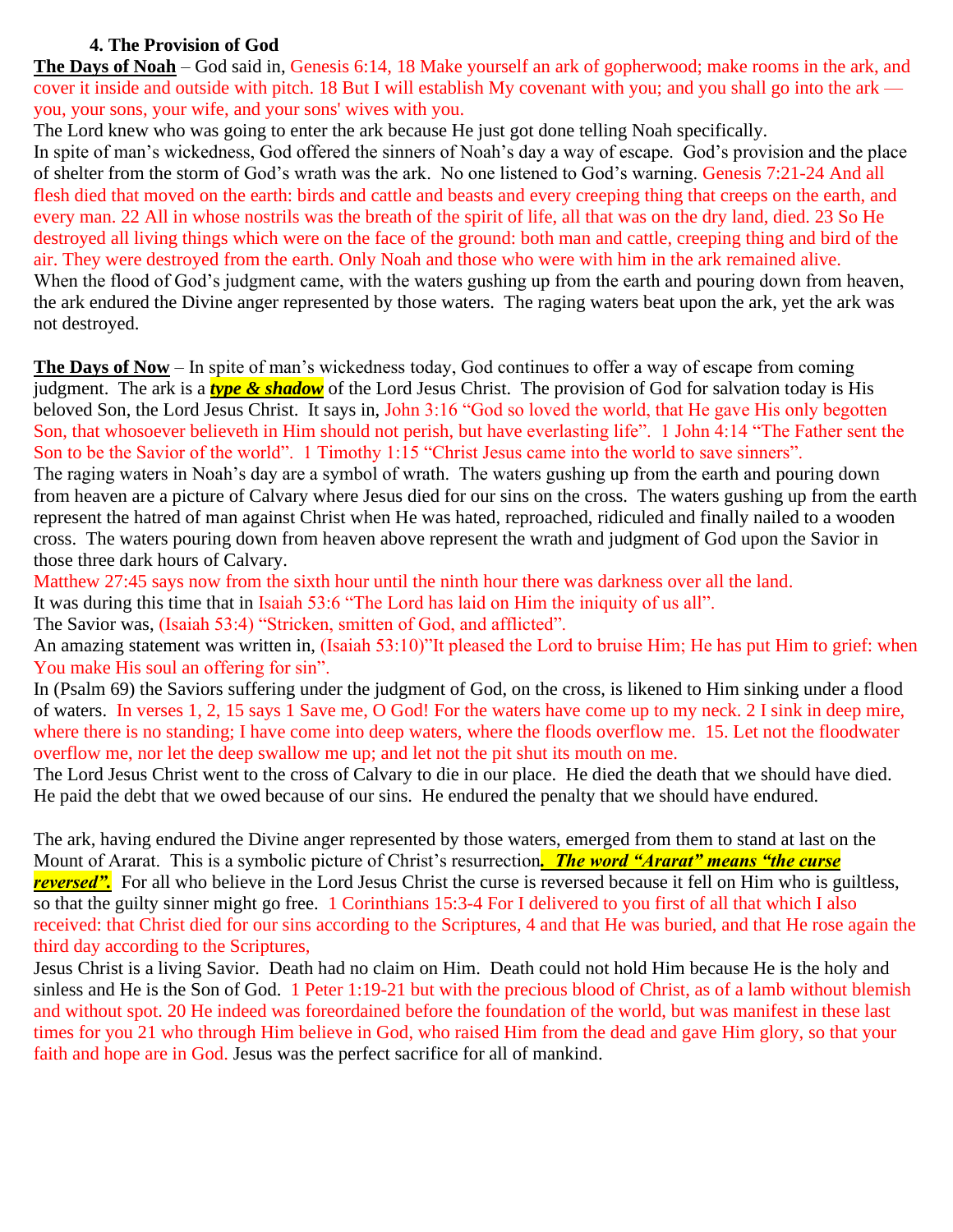### **5. The Plea of God**

**The Days of Noah** – Genesis 7:1, 5, 7 vs 1 Then the Lord said to Noah, "Come into the ark, you and all your household, because I have seen that you are righteous before Me in this generation. God's Plea to Noah and his family was in the form of an invitation to come into the ark. vs 5 "And Noah did according to all that the Lord commanded him". vs 7 So Noah, with his sons, his wife, and his sons' wives, went into the ark because of the waters of the flood. IT WAS NECESSARY TO TAKE SHELTER IN THE ARK IN ORDER TO BE SAVED FROM THE FLOOD OF GOD'S JUDGMENT. Noah and the seven members of his family were the only survivors of God's judgment. They were saved by simply believing God, and obeying His instruction.

Only those who went into the ark were saved from the judgment of God. Genesis 7:23 says So He destroyed all living things which were on the face of the ground: both man and cattle, creeping thing and bird of the air. They were destroyed from the earth. Only Noah and those who were with him in the ark remained alive. Concerning the others who were too busy for God and did not heed God's warning, they were destroyed.

**The Days of Now** – The Plea of God for the salvation of any sinner is illustrated by the events in Noah's day. FIRST, they believed God when He warned that the judgment was coming. This is the first step to salvation. We must believe that judgment awaits every sinner and awaits us personally.

SECONDLY, they obeyed God's instruction which came in the form of an invitation. "COME". Luke 14:17-24 and sent his servant at supper time to say to those who were invited, 'Come, for all things are now ready.' 18 But they all with one accord began to make excuses. The first said to him, 'I have bought a piece of ground, and I must go and see it. I ask you to have me excused.' 19 And another said, 'I have bought five yoke of oxen, and I am going to test them. I ask you to have me excused.' 20 Still another said, 'I have married a wife, and therefore I cannot come.' 21 So that servant came and reported these things to his master. Then the master of the house, being angry, said to his servant, 'Go out quickly into the streets and lanes of the city, and bring in here the poor and the maimed and the lame and the blind.' 22 And the servant said, 'Master, it is done as you commanded, and still there is room.' 23 Then the master said to the servant, 'Go out into the highways and hedges, and compel them to come in, that my house may be filled. 24 For I say to you that none of those men who were invited shall taste my supper.'"

God's instruction to YOU comes in the same form today. The Lord Jesus said in, Matthew 11:28 "Come to Me, all you who labor and are heavy laden, and I will give you rest.

Notice three important things from these words of the Lord Jesus Christ. We have;

*1. The Invitation –* The Lord says, "*COME*".

- a. You come to Him by **BELIEVING** in Him. (Acts 16:31) "Believe on the Lord Jesus Christ, and thou shall be saved".
- b. You come to Him by **RECEIVING** Him. (John 1:12) "As many as RECEIVED Him, to them gave He power (the right or the authority) to become the sons of God, even to them that believe on His name".
- c. You come to Him by reaching out in faith and **ACCEPTING** God's free gift of eternal life. (Romans 6:23) "The gift of God is eternal life through Jesus Christ our Lord".

2. *The Qualification – "*All you who labor and are heavy laden*".* In order to truly come to Christ you must feel the burden and weight of your sin. It is only then that you will repent and confess your sins to God. Only those who acknowledge they are lost can be saved. Faith in the Lord Jesus Christ is preceded by repentance toward God.

3. *The Salvation – "I will give you rest".* This promised "rest" is a gift from God. It cannot be merited or earned in any way. This is the *rest of salvation* and the *rest of conscience. It will give you a peace of mind.* It is like taking refuge in the ark to be sheltered from the coming storm of God's judgment.